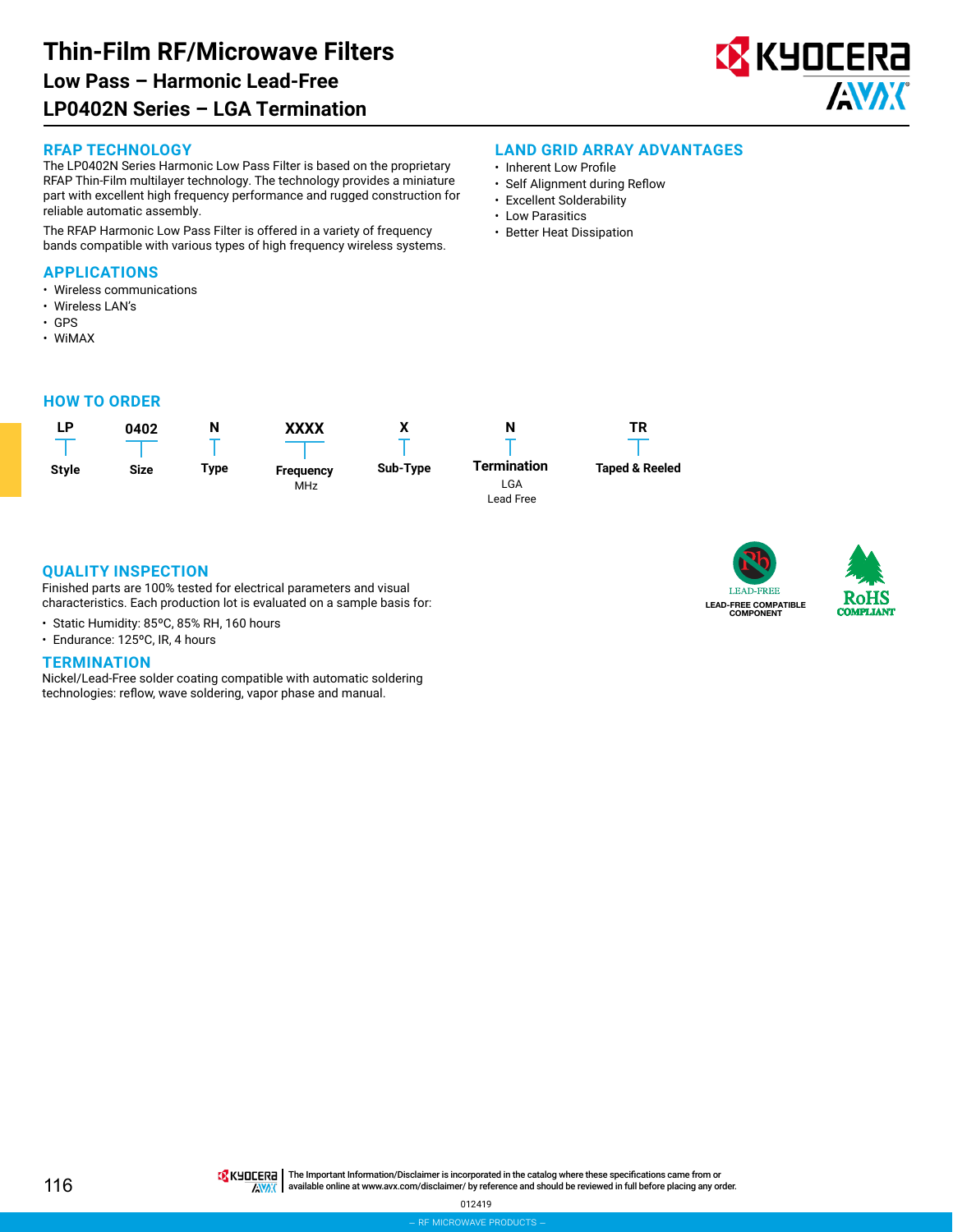# **Thin-Film RF/Microwave Filters LP0402N Series – LGA Termination Low Pass – Harmonic Lead-Free**



**DIMENSIONS: millimeters (inches) (Bottom View)**



|   | $1.0 + 0.05$<br>$(0.040\pm0.002)$    | Α | $0.20 + 0.06$<br>$(0.008 \pm 0.002)$ |
|---|--------------------------------------|---|--------------------------------------|
| W | $0.58 + 0.04$<br>$(0.023 \pm 0.002)$ | в | $0.18 + 0.05$<br>$(0.007 \pm 0.002)$ |
|   | $0.35 + 0.5$<br>(0.014±0.002)        | s | $0.05 + 0.05$<br>$(0.002 \pm 0.002)$ |

# **TERMINALS (TOP VIEW)**



## **RECOMMENDED PAD LAYOUT (MM)**



# **ELECTRICAL CHARACTERISTICS**

## **(Guaranteed over –40°C to +85°C Operating Temperature Range)**

| P/N             | <b>Frequency Band</b><br>[MHz] | I. Loss<br>[dB]      | R. Loss<br>[dB] | <b>Attenuation</b><br>@2xF<br>[dB] | <b>Attenuation</b><br>$@3xF_n$<br>[dB] |
|-----------------|--------------------------------|----------------------|-----------------|------------------------------------|----------------------------------------|
| LP0402N2442ANTR | 2400-2484                      | $0.35$ typ $0.5$ max | 20              | 30                                 | 17                                     |
| LP0402N2690ANTR | 2640-2740                      | $0.35$ typ $0.5$ max | 20              | 30                                 | 20                                     |
| LP0402N3500ANTR | 3400-3600                      | $0.3$ typ $0.5$ max  | 19              | 30                                 | 20                                     |
| LP0402N5200ANTR | 5500-5350                      | $0.2$ typ $0.5$ max  | 19              | 30                                 | 20                                     |
| LP0402N5500ANTR | 5350-5650                      | $0.2$ typ $0.5$ max  | 15              | 30                                 |                                        |
| LP0402N5800ANTR | 5600-6000                      | $0.2$ typ $0.5$ max  | 16              | 25                                 |                                        |

NOTE: Additional Frequencies Available Upon Request



THE IMPORTANT IN The Important Information/Disclaimer is incorporated in the catalog where these specifications came from or available online at [www.avx.com/disclaimer/](http://www.avx.com/disclaimer/) by reference and should be reviewed in full before placing any order.**ANAK**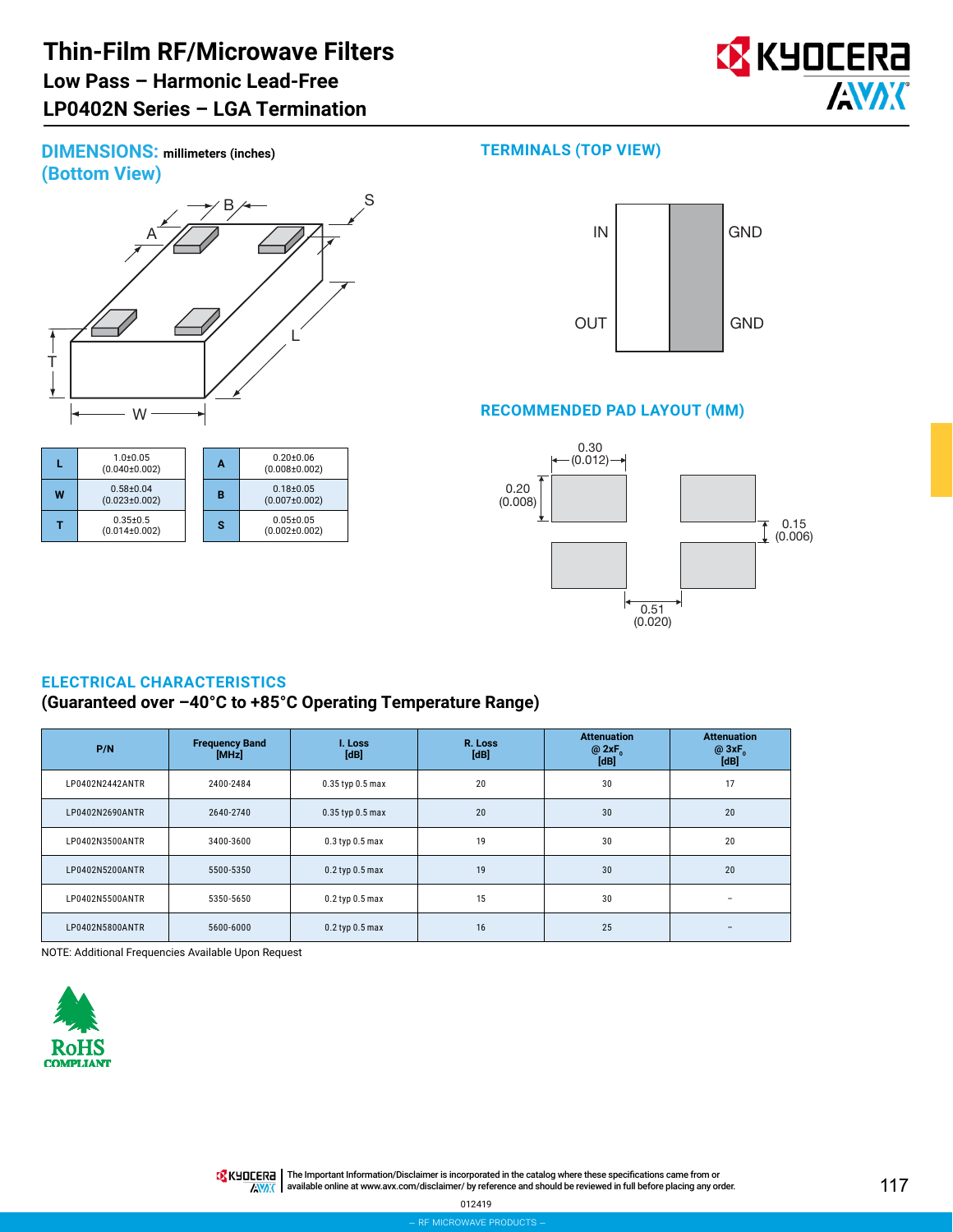

# **LP0402N2442ANTR**





**LP0402N2690ANTR** 0 2 4 6 8 10 12 14 S21 S11 (dB) Frequency (GHz) 0 -10 -20 -30 -40 -50  $\overline{E}$  $2F<sub>0</sub>$  $3{\sf E}_0$ 

**LP0402N3500ANTR**





**LP0402N5200ANTR**



The Important Information/Disclaimer is incorporated in the catalog where these specifications came from or available online at [www.avx.com/disclaimer/](http://www.avx.com/disclaimer/) by reference and should be reviewed in full before placing any order.**ANOX**